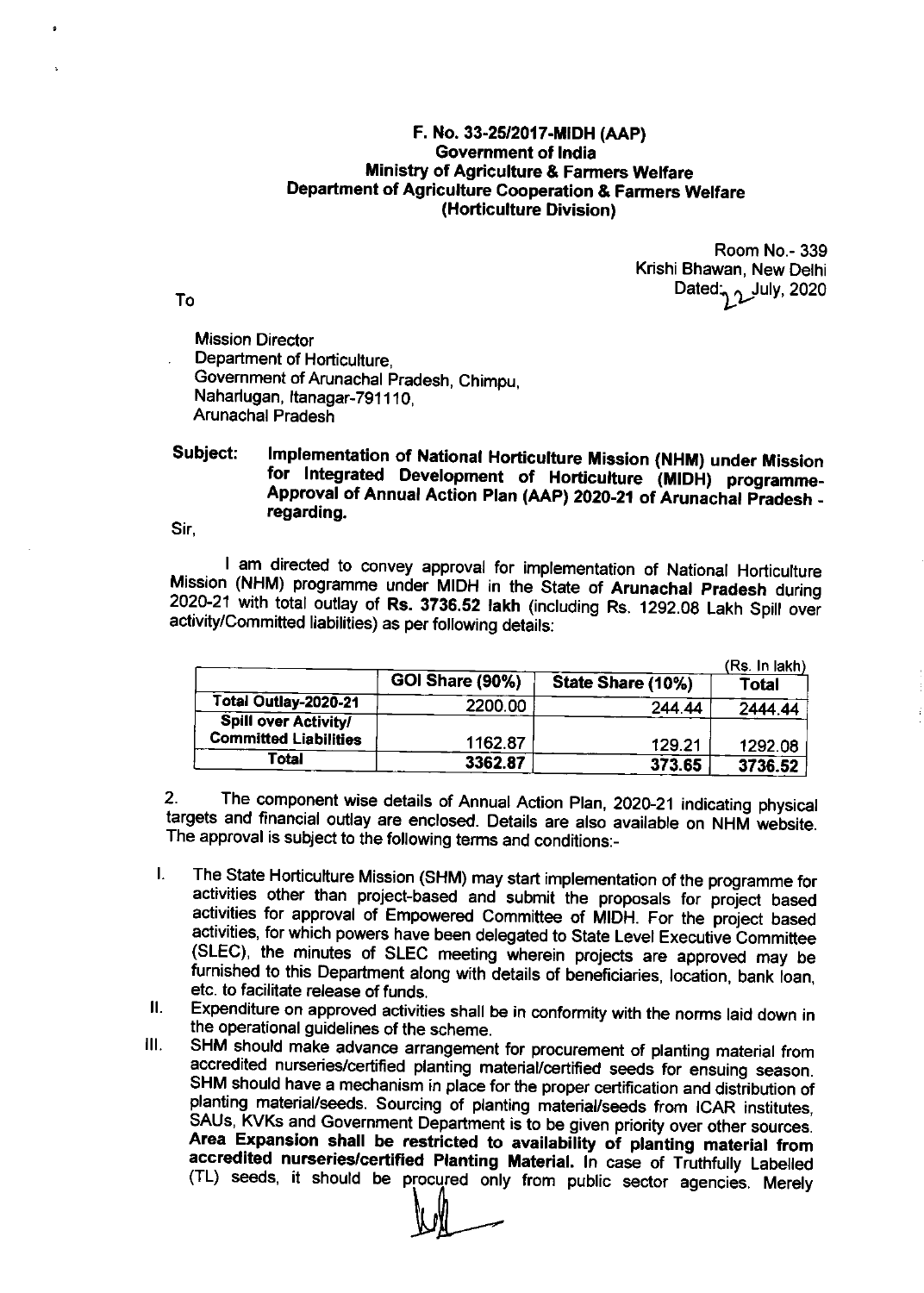procurement of the planting material/seed through the public sector agencies like Seed Corporation, Agro Corporation and other agencies do not ensure the quality of planting material/seed as they do not produce the same. SHM should ensure that these public sector agencies procure certified material and in case certified material is not available, seedlings/ TL seeds are to be procured only from ICAR institutes, SAUs, KVKs and Government Departments.

- $W_{\cdot}$ More focus is to be given on enhancing productivity of horticulture crops for the holistic development supported with infrastructure for Pre- and Post- Harvest Management and Marketing.
- To improve the productivity of existing old and senile orchards, there is need to V. identify gaps and revise the existing strategy for achieving the desired results. A proper mechanism needs to be devised to disseminate technology and train farmers on iejuvenation technology. Exposure visit of farmers should be organized to those institutes/places where rejuvenation technology has been developed and also adopted by the farmers. chief consultants under NHM will visit the state and discuss this matter with the SHM.
- The programme for protected cultivation and lining of Community tanks/ponds should be taken up in close coordination with the Precision Farming Development Centre (PFDC) in the State. VI
- Protected Cultivation of vegetables should be promoted under NHM in clusters around major cities/metros. These clusters may be provided with other infrastructural facilities like pre-cooling units, cold storages, reefer vans, vending carts etc. and marketing arrangements may be tied up by linking with cooperatives/private retail chains like SAFAL, farmer markets. vlr.
- organic farming should be linked to certification. No separate funds will be provided for adoption of organic farming alone. Arrangements should also be made by the SHM or concerned agency for the marketing of organic produce. Selection of Service Provider Agencies is to be done by adoption of competitive bidding. vil
- IPM measures should be need based and are to be taken after clearly identifying the problem of pests/disease in the clusters. INM measures are to be adopted in the clusters to correct soil deficiency and reduce excessive dependence on chemical fertilizers. lx
- The creation of water harvesting structure should be implemented in conjunction with Mahatma Gandhi National Rural Employment Guarantee Scheme (MNREGA) wherever feasible and should be compulsorily linked with the new area expansion and micro-irrigation programmes. x
- For implementation of horticulture mechanization, PHM, marketing and mobile/primary processing activities, SHM should make efforts to organize self-help groups, farmers' interest groups, growers association at local level and also involve Fanchayats, Cooperatives, Producers Company etc. ln this regard, SHM is to play pro-active role and should appoint one senior level officer as nodal officer and make him responsible for these components. xl
- Efforts should also be made for the buyback arrangements of the horticulture produce. xil
- SHM should involve State Agricultural University and ICAR lnstitutes in the State for the extension activities under NHM. xilt
- SHM shall document the Annual Report and success stories and fumish them to DAC&FW. **XIV**
- The SHM should also conduct lmpact Evaluation Study through independent organization of repute in the State. XV
- While implementing the NHM programme, convergence and synergy should be ensured with the other schemes like Micro Irrigation, RKVY, PKVY, MNREGS, National Mission on Medicinal Plants, AEZs of APEDA, Tribal Sub Plan, Mega Food Parks of Ministry of Food Processing lndustries, Watershed Development xvt Programmes, BRGF and Schemes of the State Government.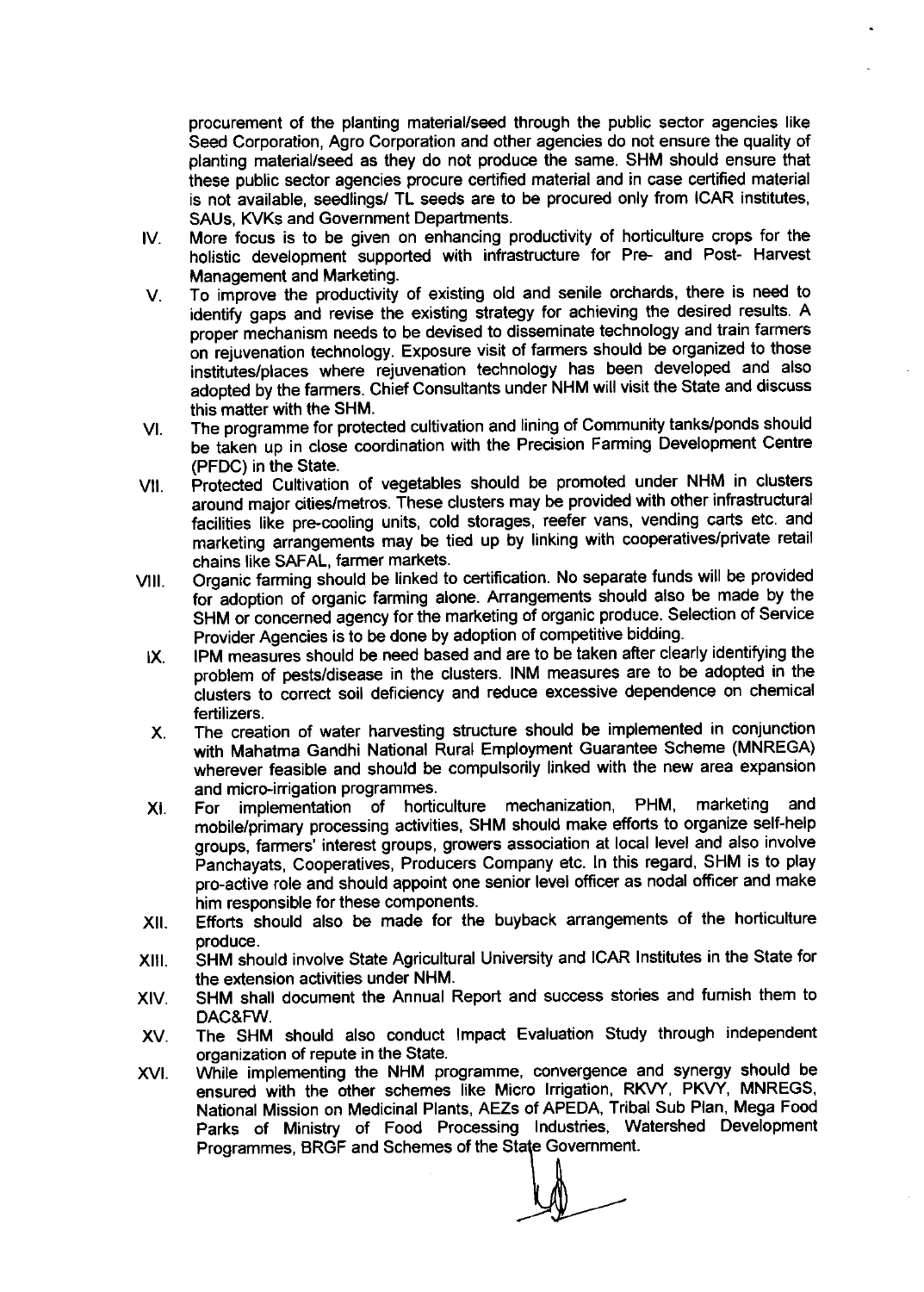- xvl. The Audited statement of Accounts (ASA) for 201&19 and Utilization certificate for 2019-20, if not submitted so far, should be fumished to facilitate release of funds
- **XVIII.** during 2020-21.<br>According to the provisions of the Fiscal Responsibilities and Budget Management (FRBM) Act, 2003 and Rules thereof, regular feedback from the implementing agencies on the physical and financial progress of the activities is necessary for
- XIX. periodical review.<br>The monthly physical and financial progress may be posted on the website www.midh.gov.in by the 5<sup>th</sup> of every month and certified hard copy be furnished to<br>this Department by the 10<sup>th</sup> of every month following the month under report.. Status<br>of project based proposals need also to be uploaded
- xx Expenditure reported in the Utilization certificate should match with the progress reported in HORTNET/DBT portal and will be used to consider the request from
- XXI. State for release of funds.<br>SHM should ensure that all capacity building programs should be as per Qualification Pack (QP) of ASCI and only needs to be run in ASCI accredited training Institutes. Required entry of achievement needs to be done on Skill lndia portal.
- xxil It may be noted that the release of funds would be subject to the furnishing of requisite information as mentioned above. In addition to that, a mid-term review would be undertaken at appropriate time.
- xxil sHM is also requested to furnish the Annual Action plan for the remaining amount of  $2020 - 21$

3. ln view of the directions of Department of Expenditure, Government of lndia, sHM is requested to restrict the expenditure under Mission Management activities to bare minimum and need based only.

4. No purchase of vehicles is permitted from the funds of MIDH.

5' .. 5. Approval of AAP may be reviewed/revised at any point of time depending upon<br>availability of budgetary resources in view of prevailing situation due to COVID 19.

Encl: as above

ithfully,  $\rho$ ror $\omega$ 

(Dhrub Under Secretary to the Government of lndia Ph. No.011-2338773 Email: midhaap@gmail.com

Copy to

1 Tech. Dir. (NIC) for uploading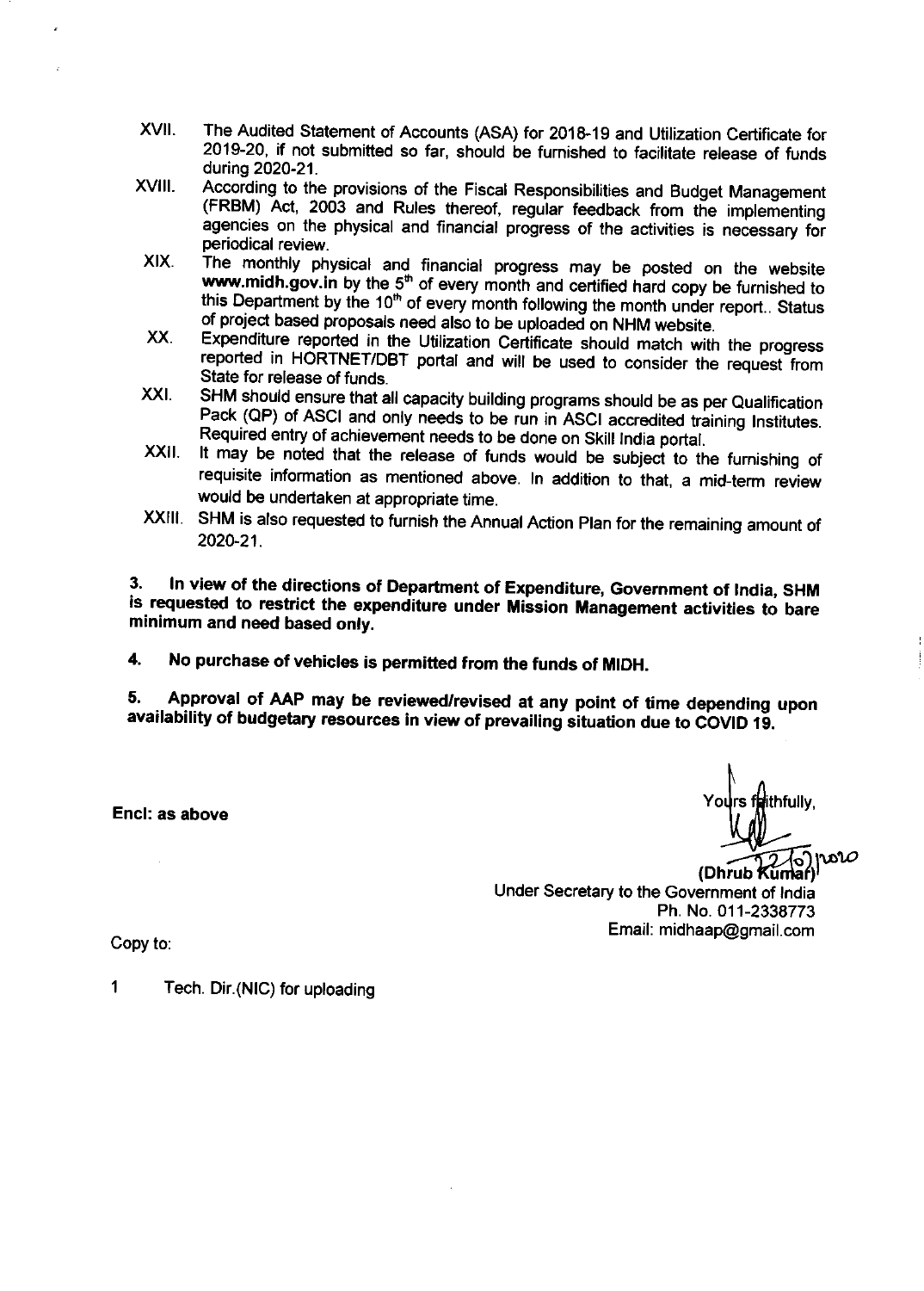|              | Annual Action Plan of Arunachal Pradesh, 2020-21                             |                                |                                                                                                                                                                                                                                                                                                                                                                                           |                      |                |                         |                                     |                             |                |                |  |
|--------------|------------------------------------------------------------------------------|--------------------------------|-------------------------------------------------------------------------------------------------------------------------------------------------------------------------------------------------------------------------------------------------------------------------------------------------------------------------------------------------------------------------------------------|----------------------|----------------|-------------------------|-------------------------------------|-----------------------------|----------------|----------------|--|
|              |                                                                              |                                | Action Plan 2020-21                                                                                                                                                                                                                                                                                                                                                                       |                      |                |                         |                                     |                             |                |                |  |
|              |                                                                              |                                |                                                                                                                                                                                                                                                                                                                                                                                           |                      |                | AAP 2020-21             |                                     | <b>Spill Over</b>           |                | (Rs. in Lakhs) |  |
| S. No        | <b>Activity</b>                                                              | Maximum<br>permissible<br>cost | <b>Pattern of Assistance</b>                                                                                                                                                                                                                                                                                                                                                              | Phy<br><b>Target</b> | Fin.<br>Outlay | <b>GOI Share</b><br>90% | <b>State</b><br><b>Share</b><br>10% | <b>Phy</b><br><b>Target</b> | Fin.<br>Outlay | Remarks        |  |
| $\mathbf{1}$ | $\mathbf{2}$                                                                 | 3                              | 4                                                                                                                                                                                                                                                                                                                                                                                         | $\overline{5}$       | 6              | $\overline{7}$          | 8                                   |                             | 6              |                |  |
|              | Plantation Infrastructure and Development                                    |                                |                                                                                                                                                                                                                                                                                                                                                                                           |                      |                |                         |                                     |                             |                |                |  |
|              | <b>Production of planting material Public Sector</b>                         |                                |                                                                                                                                                                                                                                                                                                                                                                                           |                      |                |                         |                                     |                             |                |                |  |
|              | <b>Sub-total Planting material</b>                                           |                                |                                                                                                                                                                                                                                                                                                                                                                                           | 0.00                 | 0.00           | 0.00                    | 0.00                                | 0.00                        | 0.00           |                |  |
| 2            | <b>Establishment of new gardens / Area Expansion</b>                         |                                |                                                                                                                                                                                                                                                                                                                                                                                           |                      |                |                         |                                     |                             |                |                |  |
|              | maximum area of 4 ha per beneficiary)                                        |                                | Fruit crops other than cost intensive crops using normal spacing (For a                                                                                                                                                                                                                                                                                                                   |                      |                |                         |                                     |                             |                |                |  |
|              | <b>Fruits - Perennials</b>                                                   |                                |                                                                                                                                                                                                                                                                                                                                                                                           |                      |                |                         |                                     |                             |                |                |  |
|              | (a) Cost intensive crops                                                     |                                |                                                                                                                                                                                                                                                                                                                                                                                           |                      |                |                         |                                     |                             |                |                |  |
|              | Fruit crops like Grape, Kiwi, Passion fruit etc.                             |                                |                                                                                                                                                                                                                                                                                                                                                                                           |                      |                |                         |                                     |                             |                |                |  |
|              | a) Integrated package with drip Rs. 4.00 lakh/ha.<br>irrigation and trellis. |                                | Maximum of Rs. 1.60 lakh/- per ha.<br>(40% of cost) for meeting the<br>expenditure on planting material and<br>cost of material for drip irrigation,<br>trellies and INM/IPM, in 3 installments<br>of 60:20:20 subject to survival rate of<br>75% in 2 <sup>nd</sup> year and 90% in 3rd year).                                                                                           | 30 <sub>l</sub>      | 36.00          | 32.40                   | 3.60                                |                             | 0.00           |                |  |
|              | b) Without integration                                                       | Rs. 1.25 lakh/ha               | Maximum of Rs. 0.50 lakh/ha (40% of<br>cost) for meeting the expenditure on<br>planting material and cost of INM/IPM<br>in three installments of 60:20:20<br>subject to survival rate of 75% in 2 <sup>no</sup><br>year and 90% in 3rd year.<br>For (a)<br>and (b) above, in the case of TSP<br>areas, Andaman & Nicobar and<br>Lakshadweep Islands, assistance will<br>be @ 50% of cost. |                      | 0.00           | 0.00                    | 0.00                                |                             | 0.00           |                |  |
|              | Longan                                                                       | Rs. 1.25 lakh/ha               | ldo.                                                                                                                                                                                                                                                                                                                                                                                      | 5                    | 1.88           | 1.69                    | 0.19                                |                             | 0.00           |                |  |
|              | lBer                                                                         | Rs. 1.25 lakh/ha               | do.                                                                                                                                                                                                                                                                                                                                                                                       | 10                   | 3.75           | 3.38                    | 0.38                                |                             | 0.00           |                |  |
|              | <b>William Pears</b>                                                         | Rs. 1.25 lakh/ha               | ldo                                                                                                                                                                                                                                                                                                                                                                                       | $\overline{3}$       | 22.50          | 20.25                   | 2.25                                |                             | 0.00           |                |  |
|              | <b>Chiku</b>                                                                 | Rs. 1.25 lakh/ha               | do                                                                                                                                                                                                                                                                                                                                                                                        | 50I                  | 18.75          | 16.88                   | 188                                 |                             | 0.00           |                |  |
|              | Sub total                                                                    |                                |                                                                                                                                                                                                                                                                                                                                                                                           | 155.00               | 82.88          | 74.59                   | 8.29                                | 0.00                        | 0.00           |                |  |
|              | maintainance drip with integration                                           |                                |                                                                                                                                                                                                                                                                                                                                                                                           |                      |                |                         |                                     |                             |                |                |  |
|              | 1st Year                                                                     |                                |                                                                                                                                                                                                                                                                                                                                                                                           | 100                  | 40.00          | 36.00                   | 4.00                                |                             | 0.00           |                |  |
|              | i2nd Year                                                                    |                                |                                                                                                                                                                                                                                                                                                                                                                                           |                      | 0.00           | 0.00                    | 0.00                                |                             | 0.00           |                |  |
|              | maintainance without integration                                             |                                |                                                                                                                                                                                                                                                                                                                                                                                           |                      |                |                         |                                     |                             |                |                |  |
|              | 1st Year                                                                     |                                |                                                                                                                                                                                                                                                                                                                                                                                           |                      | 0.00           | 0.00                    | 0.00                                |                             | 0.00           |                |  |
|              | 2nd Year                                                                     |                                |                                                                                                                                                                                                                                                                                                                                                                                           |                      | 0.00           | 0.00                    | 0.00                                |                             | 0.00           |                |  |
|              | Sub total maintainance                                                       |                                | 100.00                                                                                                                                                                                                                                                                                                                                                                                    | 40.00                | 36.00          | 4.00                    | 0.00                                | 0.00                        |                |                |  |
|              | vil) Papaya                                                                  |                                |                                                                                                                                                                                                                                                                                                                                                                                           |                      |                |                         |                                     |                             |                |                |  |

 $\sim 100$ 

 $\mathbf{r}$ 

and the control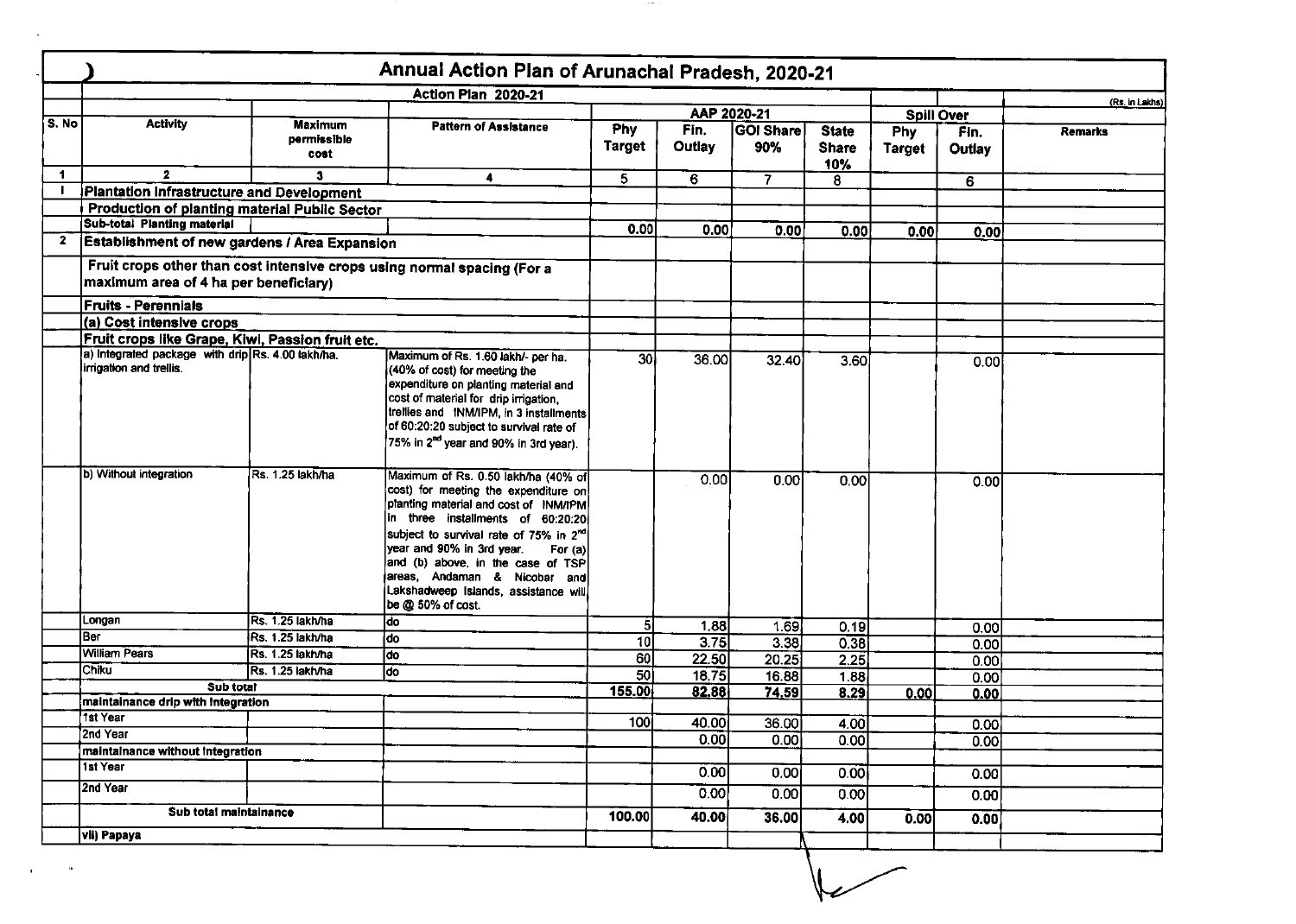| S. No       | <b>Activity</b>                                                                   | Maximum<br>permissible<br>cost | <b>Pattern of Assistance</b>                                                                                                                                                                                                                                                                                                                                                                            | <b>Phy</b><br>Target    | Fin.<br>Outlay | <b>GOI Share</b><br>90% | <b>State</b><br><b>Share</b><br>10% | <b>Phy</b><br><b>Target</b> | Fin.<br><b>Outlay</b> | <b>Remarks</b> |
|-------------|-----------------------------------------------------------------------------------|--------------------------------|---------------------------------------------------------------------------------------------------------------------------------------------------------------------------------------------------------------------------------------------------------------------------------------------------------------------------------------------------------------------------------------------------------|-------------------------|----------------|-------------------------|-------------------------------------|-----------------------------|-----------------------|----------------|
|             | $\overline{2}$                                                                    | 3                              | 4                                                                                                                                                                                                                                                                                                                                                                                                       | $\overline{\mathbf{5}}$ | 6              | 7                       | 8.                                  |                             | 6                     |                |
| $\mathbf 1$ | a) Integrated package with drip<br>irrigation.                                    | Rs. 2.00 lakh/ha.              | Maximum of Rs. 0.80 lakh/ha (40% of<br>the cost) for meeting expenditure on<br>planting material, drip irrigation and<br>cost of material for INM/IPM, in 2<br>installments (75:25).                                                                                                                                                                                                                    |                         | 0.00           | 0.00                    | 0.00                                |                             | 0.00                  |                |
|             | b) Without integration                                                            | Rs. 60,000/ha                  | Maximum of Rs. 0.30 lakh/ha (50 % of<br>cost) for meeting the expenditure on<br>planting material and cost of INM/IPM<br>in 2 installments (75.25).<br>For (a) and (b) above, in the case of<br>NE and Himalayan States, TSP areas,<br>Andaman & Nicobar and Lakshadweep<br>Islands, assistance will be @ 50% of<br>cost in 2 installments (75:25).                                                     | 50.0                    | 11.25          | 1013                    | 7.13                                |                             | 0.00                  |                |
|             | Sub total                                                                         |                                |                                                                                                                                                                                                                                                                                                                                                                                                         | $\overline{50}$         | 11.25          | 10.13                   | 1.13                                | 0                           | 0.00                  |                |
|             | maintainance without Integration                                                  |                                |                                                                                                                                                                                                                                                                                                                                                                                                         |                         |                |                         |                                     |                             | [0.00]                |                |
|             | 1st Year                                                                          |                                |                                                                                                                                                                                                                                                                                                                                                                                                         |                         | 0.00           | 0.00                    | 0.00                                |                             |                       |                |
|             | Sub total maintainance                                                            |                                |                                                                                                                                                                                                                                                                                                                                                                                                         | O                       | 0.00           | 0.00                    | 0.00                                | Οl                          | 0.00                  |                |
|             | ix) High density planting (mango, guava, litchi, pomegranate, apple, citrus etc). |                                |                                                                                                                                                                                                                                                                                                                                                                                                         |                         |                |                         |                                     |                             |                       |                |
|             | a) Integrated package with drip<br>irrigation                                     | Rs. 1.50 lakh /ha              | Maximum of Rs. 0.60 lakh per ha.<br>(40% of cost) for meeting the<br>expenditure on planting material, cost<br>of drip system, INM/IPM, canopy<br>management etc., in 3 installments of<br>60:20:20 subject to survival rate of<br>75% in 2nd year and 90% in 3 <sup>rd</sup> year).                                                                                                                    |                         | 0.00           | 0.00                    | 0.00                                |                             | $\overline{0.00}$     |                |
|             | b) Without Integration.                                                           | Rs. 1.00 lakh/ha.              | Maximum of Rs. 0.40 lakh/ha (40% of<br>the cost) for meeting the expenditure<br>on planting material and cost of<br>INM/IPM in 3 installments (60:20:20).<br>For (a) and (b) above, in the case of<br>TSP areas, Andaman & Nicobar and<br>Lakshadweep Islands, assistance will<br>be @ 50% of cost in 3 installments of<br>60:20:20 subject to survival rate of<br>75% in 2nd year and 90% in 3rd year) |                         | 0.00           | 0.00                    | 0.00                                |                             | 0.00                  |                |
|             | Persimmon                                                                         |                                |                                                                                                                                                                                                                                                                                                                                                                                                         | 70.0                    | 21.00          | 18.90                   | $\overline{2.10}$                   |                             | 0.00                  |                |
|             | Citrus Khasi Mandarin                                                             |                                |                                                                                                                                                                                                                                                                                                                                                                                                         | 200.0                   | 60.00          | 54.00                   | 6.00                                |                             | 0.00                  |                |
|             | Assam Lemon/Lime                                                                  |                                |                                                                                                                                                                                                                                                                                                                                                                                                         | 50.0                    | 15.00          | 13.50                   | $\overline{1.50}$                   |                             | 0.00                  |                |
|             | Walnut                                                                            |                                |                                                                                                                                                                                                                                                                                                                                                                                                         | 100.0                   | 30.00          | 27.00                   | 3.00                                |                             |                       |                |
|             | Sub total                                                                         |                                |                                                                                                                                                                                                                                                                                                                                                                                                         | 420                     | 126.00         | 113.40                  | 12.60                               | 0                           | 0.00                  |                |
|             | maintainance without Integration                                                  |                                |                                                                                                                                                                                                                                                                                                                                                                                                         |                         |                |                         |                                     |                             |                       |                |
|             | 1st Year                                                                          |                                |                                                                                                                                                                                                                                                                                                                                                                                                         |                         |                |                         |                                     |                             |                       |                |
|             | All                                                                               |                                |                                                                                                                                                                                                                                                                                                                                                                                                         | 200.00                  | 20.00          | 18.00                   | 2.00                                |                             | 0.00                  |                |
|             |                                                                                   |                                |                                                                                                                                                                                                                                                                                                                                                                                                         |                         |                |                         |                                     |                             |                       |                |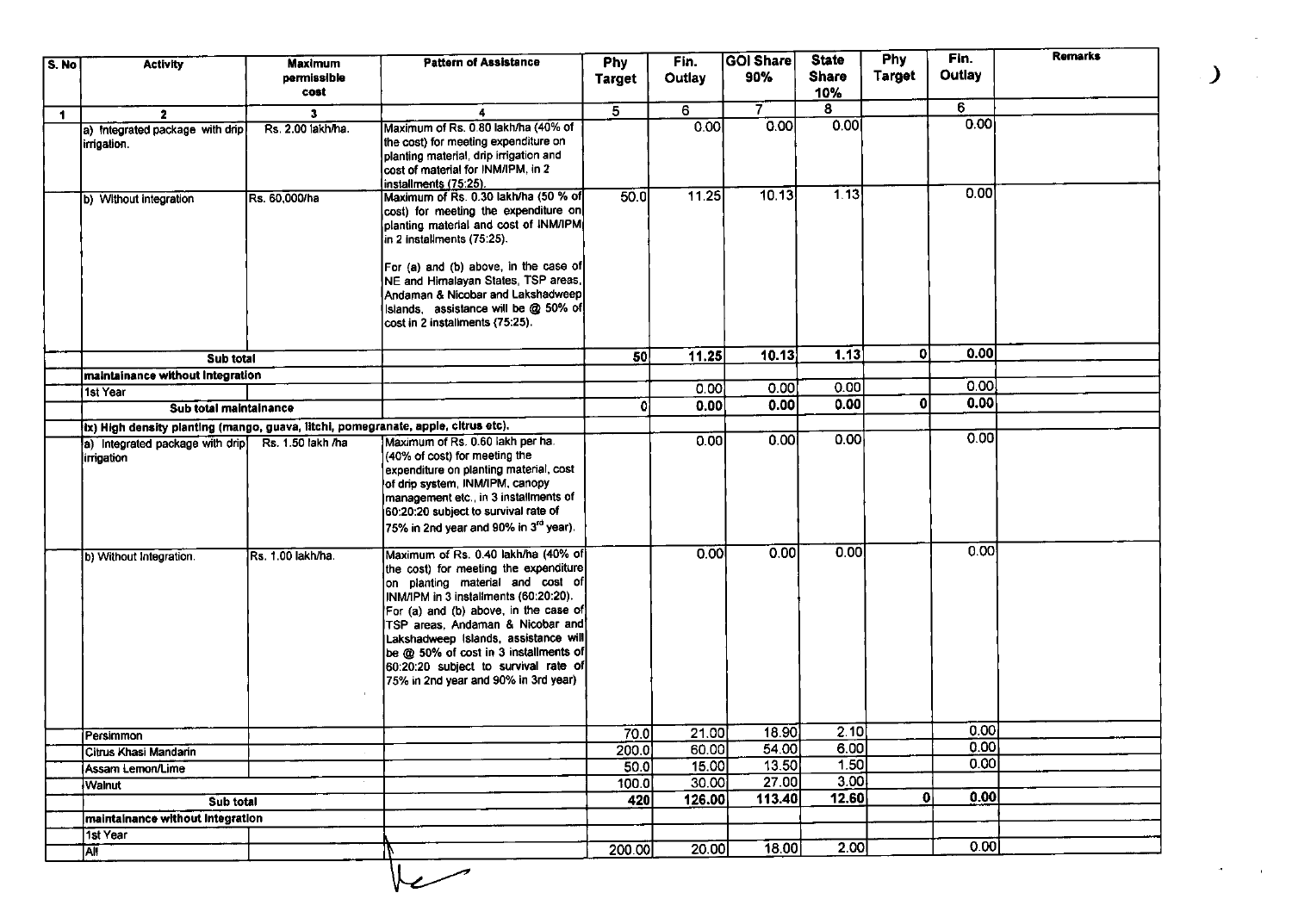| S. No l | <b>Activity</b>                                                      | <b>Maximum</b><br>permissible | <b>Pattern of Assistance</b>                                                  | Phy            | Fin.   | GOI Share         | <b>State</b>        | Phy           | Fin.          | <b>Remarks</b> |
|---------|----------------------------------------------------------------------|-------------------------------|-------------------------------------------------------------------------------|----------------|--------|-------------------|---------------------|---------------|---------------|----------------|
|         |                                                                      | cost                          |                                                                               | <b>Target</b>  | Outlay | 90%               | <b>Share</b><br>10% | <b>Target</b> | <b>Outlay</b> |                |
| 1       | $\mathbf{2}$                                                         | $\ddot{\mathbf{3}}$           | 4                                                                             | $\overline{5}$ | 6      | $\overline{\tau}$ | 8                   |               | 6             |                |
|         | 2nd Year                                                             |                               |                                                                               |                |        |                   |                     |               |               |                |
|         | Apple                                                                |                               |                                                                               |                | 0.00   | 0.00              | 0.00                |               | 0.00          |                |
|         | Litchi                                                               |                               |                                                                               |                | 0.00   | 0.00              | 0.00                |               | 0.00          |                |
|         | Citrus                                                               |                               |                                                                               |                | 0.00   | 0.00              | 0.00                |               | 0.00          |                |
|         | Walnut                                                               |                               |                                                                               |                | 0.00   | 0.00              | 0.00                |               | 0.00          |                |
|         | Sub total maintainance                                               |                               |                                                                               | 200.00         | 20.00  | 18.00             | 2.00                | 0.00          | 0.00          |                |
|         | (b) Fruit crops other than cost intensive crops using normal spacing |                               |                                                                               |                |        |                   |                     |               |               |                |
|         | a) Integrated package with drip Rs. 1.00 lakh/ha<br>irrigation       |                               | Maximum of Rs. 0.40 lakh/ ha. (40% of<br>cost) for meeting the expenditure on |                | 0.00   | 0.00              | 0.00                |               | 0.00          |                |
|         |                                                                      |                               | planting material, cost of drip system,                                       |                |        |                   |                     |               |               |                |
|         |                                                                      |                               | INM/IPM, canopy management etc in 3                                           |                |        |                   |                     |               |               |                |
|         |                                                                      |                               | installments of 60:20:20 subject to<br>survival rate of 75% in 2nd year & 90% |                |        |                   |                     |               |               |                |
|         |                                                                      |                               | in 3rd year for perennial crops and for                                       |                |        |                   |                     |               |               |                |
|         |                                                                      |                               | non perennial crops in 2 installments of                                      |                |        |                   |                     |               |               |                |
|         |                                                                      |                               | 75:25.                                                                        |                |        |                   |                     |               |               |                |
|         | b) Without Integration                                               | Rs. 60,000/ha                 | Maximum of Rs. 0.30 lakh/ha (50 % of                                          |                |        |                   |                     |               |               |                |
|         |                                                                      |                               | cost) for meeting the expenditure on                                          |                | 0.00   | $\overline{0.00}$ | 0.00                |               | 0.00          |                |
|         |                                                                      |                               | planting material and cost of INM/IPM                                         |                |        |                   |                     |               |               |                |
|         |                                                                      |                               | in 3 installments of 60:20:20.                                                |                |        |                   |                     |               |               |                |
|         |                                                                      |                               |                                                                               |                |        |                   |                     |               |               |                |
|         |                                                                      |                               |                                                                               |                |        |                   |                     |               |               |                |
|         | Khasi Mandarin                                                       |                               |                                                                               | 300            | 54.00  | 48.60             | 5.40                |               | 0.00          |                |
|         | Tapir                                                                |                               |                                                                               |                | 0.00   | 0.00              | 0.00                |               | 0.00          |                |
|         | Jack Fruits                                                          |                               |                                                                               | 50             | 9.00   | 8.10              | 0.90                |               | 0.00          |                |
|         | Sub total                                                            |                               |                                                                               | 350            | 63.00  | 56.70             | 6.30                | $\mathbf{0}$  | 0.00          |                |
|         | maintainance without Integration                                     |                               |                                                                               |                |        |                   |                     |               |               |                |
|         | 1st Year<br>2nd Year                                                 |                               |                                                                               | 200            | 12.00  | 10.80             | 1.20                |               |               |                |
|         |                                                                      |                               |                                                                               |                |        |                   |                     |               |               |                |
|         | Sub total maintainance                                               |                               |                                                                               |                | 0.00   | 0.00              | 0.00                |               | 0.00          |                |
|         | <b>Seabuckthorn</b>                                                  |                               |                                                                               | 200.00         | 12.00  | 10.80             | 1.20                | 0.00          | 0.00          |                |
|         | Vegetable (For maximum area of 2 ha per beneficiary)                 |                               |                                                                               |                |        |                   |                     |               |               |                |
|         | <b>Hybrid</b>                                                        | Rs.50,000/ ha                 | 40% of cost in general areas                                                  | 1037           | 259.25 |                   |                     |               |               |                |
|         | Sub-total                                                            |                               |                                                                               | 1037           | 259.25 | 233.33<br>233.33  | 25.93               |               | 0.00          |                |
| 3       | Flowers (For a maximum of 2 ha per beneficiary)                      |                               |                                                                               |                |        |                   | 25.93               | 0ł            | 0.00          |                |
|         | <b>Cut flowers</b>                                                   |                               |                                                                               |                |        |                   |                     |               |               |                |
|         | <b>Small &amp; Marginal Farmers</b>                                  | Rs. 1.00 lakh/ha              | 40% of cost                                                                   | 20.0I          | 10.00  | 9.00              | 1.00                |               | 0.00          |                |
|         | Other farmers                                                        | do                            | 25% of the cost                                                               |                | 0.00   | 0.00              | 0.00                |               | 0.00          |                |
|         | <b>Bulbulous flowers</b>                                             |                               |                                                                               |                |        |                   |                     |               |               |                |
|         | Small & Marginal Farmers                                             | Rs. 1.50 lakh/ha              | 40 % of the cost                                                              | 20.0           | 15.00  | 13.50             | 1.50                |               | 0.00          |                |
|         | Other farmers                                                        | do                            | 25% of cost                                                                   |                | 0.00   | 0.00l             | 0.00                |               | 0.001         |                |
|         | <b>Loose Flowers</b>                                                 |                               |                                                                               |                |        |                   |                     |               |               |                |
|         | Small & Marginal Farmers                                             | Rs. 40,000/ha                 | 40% of cost                                                                   | 50.0           | 10.00  | 9.00              | 1.00                |               | 0.00          |                |
|         | Other farmers                                                        | do                            | 25% of cost                                                                   |                | 0.00   | 0.00              | 0.00                |               | 0.00          |                |
|         | Sub-total flowers                                                    |                               |                                                                               | 90.0           | 35.00  | 31.50             | 3.50                | 0.0           | 0.00          |                |

 $\sim$  0.000  $\sim$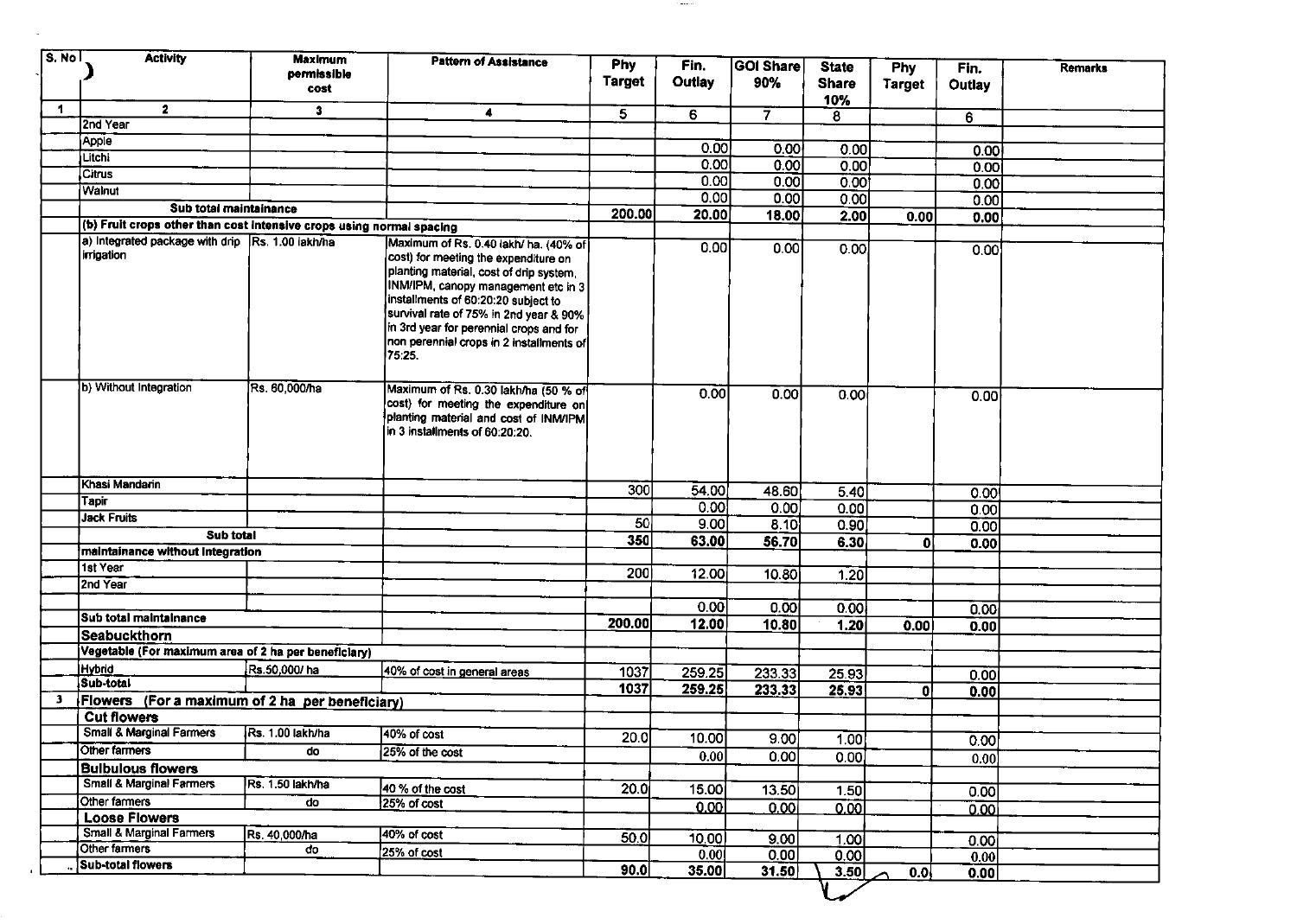| S. No        | <b>Activity</b>                                                                         | Maximum<br>permissible<br>cost   | <b>Pattern of Assistance</b>                                                                                                                                                            | Phy<br><b>Target</b> | Fin.<br>Outlay | <b>GOI Share</b><br>90% | <b>State</b><br><b>Share</b><br>10% | <b>Phy</b><br><b>Target</b> | Fin.<br>Outlay | <b>Remarks</b>                           |
|--------------|-----------------------------------------------------------------------------------------|----------------------------------|-----------------------------------------------------------------------------------------------------------------------------------------------------------------------------------------|----------------------|----------------|-------------------------|-------------------------------------|-----------------------------|----------------|------------------------------------------|
| $\mathbf{1}$ | $\mathbf{2}$                                                                            | 3                                | $\blacktriangleleft$                                                                                                                                                                    | 5                    | 6              | $\overline{7}$          | 8                                   |                             | 6.             |                                          |
| 4            | Spices (For a maximum area of 4 ha per beneficiary)                                     |                                  |                                                                                                                                                                                         |                      |                |                         |                                     |                             |                |                                          |
|              |                                                                                         |                                  |                                                                                                                                                                                         |                      |                |                         |                                     |                             | 0.00           |                                          |
|              | Seed spice and Rhizomatic<br>spices                                                     | Rs 30,000/ha                     | Maximum of Rs. 12,000/- per ha. (40%<br>of cost) for meeting the expenditure on<br>planting material and cost of material<br>for INM/IPM etc).                                          | 300                  | 45.00          | 40.50                   | 4.50                                |                             |                |                                          |
|              | <b>Perennial spices</b><br>(black pepper)                                               | Rs. 50,000/ha                    | Maximum of Rs. 20,000/- per ha<br>(@40% of cost) for meeting the<br>expenditure on planting material and<br>cost of material for INM/IPM etc.<br>For (i) and (ii) above, in the case of |                      | 0.00           | 0.00                    | 0.00                                |                             | 0.00           |                                          |
|              |                                                                                         |                                  | TSP areas. Andaman and<br>Lakshadweep Islands, assistance will<br>be @ 50% of cost.                                                                                                     |                      |                |                         |                                     |                             |                |                                          |
|              | Sub-total spices                                                                        |                                  |                                                                                                                                                                                         | 300                  | 45.00          | 40.50                   | 4.50                                | ٥I                          | 0.00           |                                          |
|              | Plantation crops (For a maximum area of 4 ha per beneficiary)                           |                                  |                                                                                                                                                                                         |                      |                |                         |                                     |                             |                |                                          |
|              | Sub-total                                                                               |                                  |                                                                                                                                                                                         | ۵I                   | 0.00           | 0.00                    | 0.00                                | $\mathbf{0}$                | 0.00           |                                          |
|              | <b>Grand Total Area Expansion</b>                                                       |                                  |                                                                                                                                                                                         | 2402.00              | 622.38         | 560.14                  | 62.24                               | 0.00                        | 0.00           |                                          |
|              | <b>Grand Total Area Expansion maintainance</b>                                          |                                  |                                                                                                                                                                                         | 500.00               | 72.00          | 64.80                   | 7.20                                | 0.00                        | 0.00           | 0.00 To be implemented as per guidelines |
| $\mathbf{s}$ | Rejuvenation/ replacement of<br>senile plantation including<br>Canopy management. Mango | Rs. 40,000/ha                    | 50% of the total cost subject to a<br>maximum of Rs. 20,000/ha limited to<br>two ha per beneficiary.                                                                                    | 1000.00              | 200.00         | 180.00                  | 20.00                               |                             |                | circulated                               |
|              | <b>Sub-total</b>                                                                        |                                  |                                                                                                                                                                                         | 1000                 | 200.00         | 180.00                  | 20.00                               | ΩI                          | 0.00           |                                          |
|              | <b>Creation of Water resources</b>                                                      |                                  |                                                                                                                                                                                         |                      |                |                         |                                     |                             |                |                                          |
|              | ii) Water harvesting system for individuals- for storage of water in<br>20mx20mx3m      |                                  |                                                                                                                                                                                         |                      |                |                         |                                     |                             |                |                                          |
|              | Plain areas                                                                             | areas and                        | Rs. 1.50 lakh/unit in plain 50% of cost. maintainance to be<br>ensured by the beneficiary.                                                                                              |                      | 0.0            | 0.00                    | 0.00                                |                             | 0 <sub>0</sub> |                                          |
|              | Hilly areas.                                                                            | areas                            | Rs. 1.80 lakh/unit in hilly 50% of cost. maintainance to be<br>ensured by the beneficiary.                                                                                              | 50                   | 45.00          | 40.50                   | 4.50                                |                             | 0.00           |                                          |
|              | Sub-total                                                                               |                                  |                                                                                                                                                                                         | 50                   | 45.00          | 40.50                   | 4.50                                | ٥I                          | 0.001          |                                          |
| 5            |                                                                                         | <b>Protected cultivation</b>     |                                                                                                                                                                                         |                      |                |                         |                                     |                             |                |                                          |
|              | (b) Naturally ventilated system                                                         |                                  |                                                                                                                                                                                         |                      |                |                         |                                     |                             |                |                                          |
|              | (i) Tubular structur                                                                    | Rs.1060/Sq.m                     | 50% of the cost limited to 4000 Sq.m<br>per beneficiary.                                                                                                                                |                      | 0.00           | 0.00                    | 0.00                                |                             | 0.00<br>0.00   |                                          |
|              | Hilly areas.                                                                            | Rs.1219/Sq.m                     | do                                                                                                                                                                                      | 2.59                 | 157.91         | 142.12                  | 15.79                               |                             | 0.00           |                                          |
|              | ii) Wooden structure                                                                    | Rs. 621/Sq. m for hilly<br>areas | 50% of the cost limited to 20 units<br>(each unit not to exceed 200 Sq.m per<br>beneficiary).                                                                                           |                      | 0.00           | 0.00                    | 0.00                                |                             |                |                                          |
|              | c) Plastic Mulching                                                                     |                                  |                                                                                                                                                                                         |                      |                | 0.00                    | 0.00                                |                             |                |                                          |
|              | <b>Plastic Mulching</b>                                                                 | Rs. 32,000/ha                    | 50% of the total cost limited to 2 ha per<br>beneficiary                                                                                                                                |                      | 0.00           | 0.00                    | 0.00                                |                             | 0.00           |                                          |
|              | <b>Plastic Mulching</b>                                                                 | Rs. 36,800/ha for hilly<br>areas | 50% of the total cost limited to 2 ha per<br>beneficiary.                                                                                                                               | 200.00               | 36.80          | 33.12                   | 3.68                                |                             | 0.00           |                                          |
|              | d) Shade Net House                                                                      |                                  |                                                                                                                                                                                         |                      |                | 0.001                   | 0.00                                |                             | 0.00           |                                          |
|              | 11 Tubular structure                                                                    | Rs. 710/Sq.m                     | 50% of cost limited to 4000 Sq.m per<br>beneficiary.                                                                                                                                    |                      | 0.00           | 0.00                    | 0.00                                |                             |                |                                          |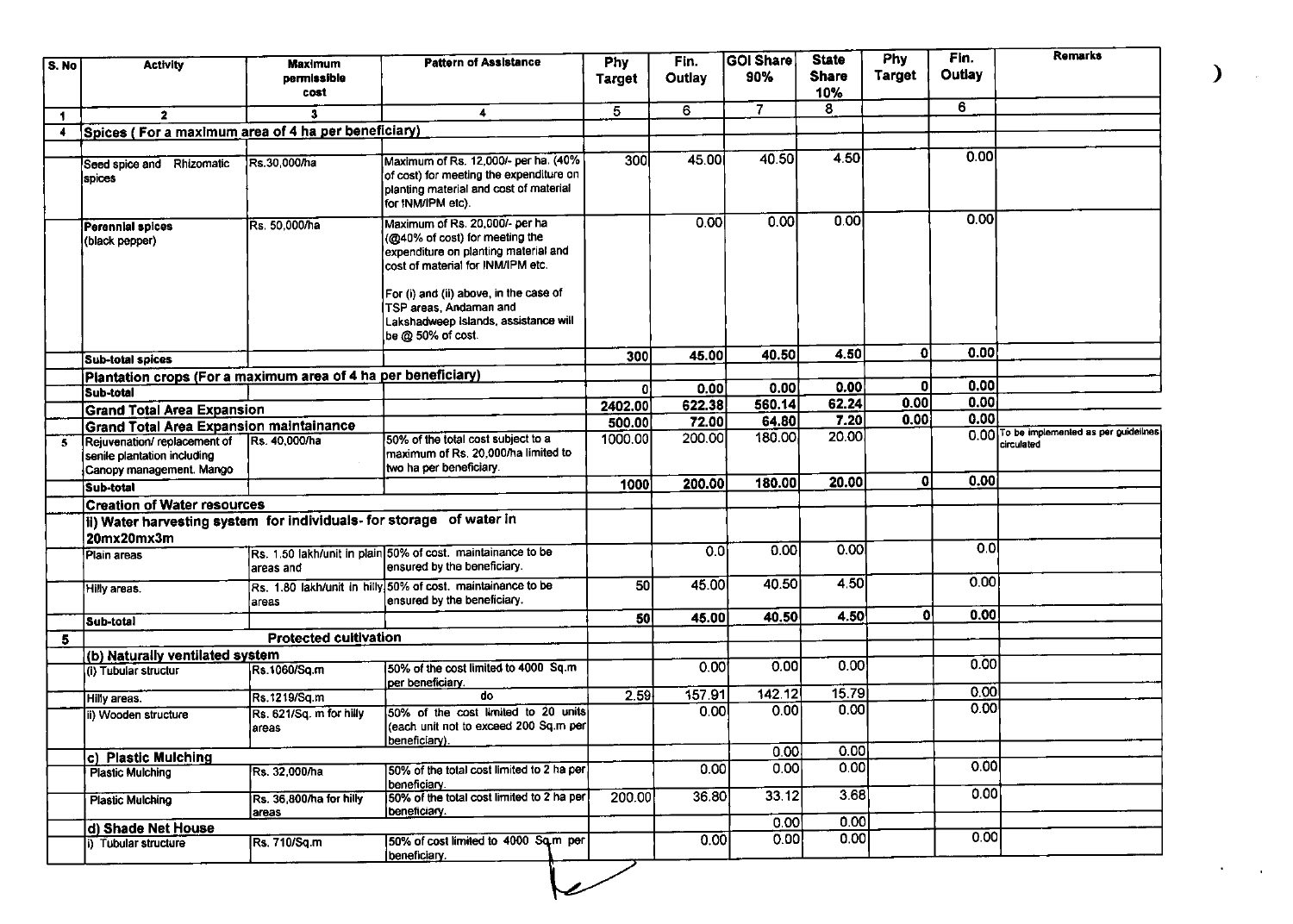| S. No          | <b>Activity</b>                                                                                  | <b>Maximum</b><br>permissible<br>cost                         | <b>Pattern of Assistance</b>                                                                                                                                                                                                                                                                     | <b>Phy</b><br><b>Target</b> | Fin.<br>Outlay | <b>GOI Share</b><br>90% | <b>State</b><br><b>Share</b><br>10% | Phy<br><b>Target</b> | Fin.<br><b>Outlay</b> | <b>Remarks</b>                                                                             |
|----------------|--------------------------------------------------------------------------------------------------|---------------------------------------------------------------|--------------------------------------------------------------------------------------------------------------------------------------------------------------------------------------------------------------------------------------------------------------------------------------------------|-----------------------------|----------------|-------------------------|-------------------------------------|----------------------|-----------------------|--------------------------------------------------------------------------------------------|
| 1.             | $\overline{2}$                                                                                   | 3.                                                            | 4                                                                                                                                                                                                                                                                                                | 5                           | 6              | 7                       | 8                                   |                      | 6                     |                                                                                            |
|                | i) Tubular structure                                                                             | Rs. 816/Sq.m for hilly<br>areas                               | 50% of cost limited to 4000 Sq.m per<br>beneficiary.                                                                                                                                                                                                                                             | 1.17                        | 47.64          | 42.87                   | 476                                 |                      | 0.00                  |                                                                                            |
|                | ii) Wooden structure                                                                             | Rs. 492/Sq.m                                                  | 50% of cost limited to 20 units<br>(each unit not to exceed 200 Sq.m)<br>per beneficiary.                                                                                                                                                                                                        |                             | 0.00           | 0.00                    | 0.00                                |                      | 0.00                  |                                                                                            |
|                | (ii) Wooden structure                                                                            | Rs. 566/Sq.m for hilly<br>areas                               | 50% of cost limited to 20 units<br>(each unit not to exceed 200 Sq.m)<br>per beneficiary.                                                                                                                                                                                                        | 0.80                        | 22.64          | 20.38                   | 2.26                                |                      | 0.00                  |                                                                                            |
|                | Walk in tunnels                                                                                  | Rs. 600/ Sq.m                                                 | 50% of the cost limited to 4000 sq.m.<br>(each unit not to exceed 800 Sq. m per<br>beneficiary).                                                                                                                                                                                                 | 1.00                        | 30.00          | 27.00                   | 3.00                                |                      | 0.00                  |                                                                                            |
|                | e) Anti Bird/Anti Hail Nets                                                                      | Rs.35/- per Sq.m                                              | 50% of cost limited to 5000 Sq.m per<br>beneficiary.                                                                                                                                                                                                                                             | 3.00                        | 5.25           | 4.73                    | 0.53                                |                      | 0.00                  |                                                                                            |
|                | f) Cost of planting material &<br>cultivation of high value<br>vegetables grown in poly<br>house | Rs.140/Sq. m                                                  | 50% of cost limited to 4000 Sq.m per<br>beneficiary.                                                                                                                                                                                                                                             |                             | 0.00           | 0.00                    | 0.00                                |                      | 0.00                  |                                                                                            |
|                | Sub-total protected cultivation                                                                  |                                                               |                                                                                                                                                                                                                                                                                                  | 208.56                      | 300.24         | 270.21                  | 30.02                               | 0.00                 | 0.00                  |                                                                                            |
| $\overline{I}$ | <b>Adoption Organic Farming</b>                                                                  |                                                               |                                                                                                                                                                                                                                                                                                  |                             |                |                         |                                     |                      |                       |                                                                                            |
|                | iii) Vermi compost Units /organic input production unit                                          |                                                               |                                                                                                                                                                                                                                                                                                  |                             |                |                         |                                     |                      |                       |                                                                                            |
|                | i) Vermi compost Units                                                                           | Rs.1,00,000/ unit for<br>permanent structure and<br>Vermibed. | 50% of cost conforming to the size of<br>the unit of 30'x8'x2.5' dimension of<br>Rs. 16,000/unit for HDPE permanent structure to be<br>administered on pro-rata basis. 50% of<br>cost conforming to the size of 96 cft<br>(12'x4'x2') and IS 15907:2010 to be<br>administered on pro-rata basis. | 35                          | 17.50          | 15.75                   | 1.75                                |                      |                       | 0.00 Designs para meter of HDPE beds<br>will conformer to BIS standards (IS<br>15907:2010) |
|                | ii) Vermibeds                                                                                    | do                                                            | do                                                                                                                                                                                                                                                                                               | <b>2001</b>                 | 16.00          | 14.40                   | 1.60                                |                      | 0.00                  |                                                                                            |
|                | Sub-total                                                                                        |                                                               |                                                                                                                                                                                                                                                                                                  | 235.00                      | 33.50          | 30.15                   | 3.35                                | 0.00                 | 0.00                  |                                                                                            |
|                | <b>Certification for Good</b><br>Agricultural Practices (GAP),<br>Including infrastructure       | Rs. 10,000/ha                                                 | 50% of the cost for maximum of<br>4ha/beneficiary.                                                                                                                                                                                                                                               |                             | 0.00           | 0.001                   | 0.00                                |                      | 0.00                  |                                                                                            |
| 9              | Horticulture Mechanization                                                                       |                                                               |                                                                                                                                                                                                                                                                                                  |                             |                |                         |                                     |                      |                       |                                                                                            |
|                | (iv) Self-propelled Horticulture<br>Machinery                                                    | 2.50 lakh per unit                                            | Subject to a maximum of Rs. 1.00<br>lakh/unit for general category farmers,<br>and in the case if SC, ST, Small &<br>Marginal farmers, women farmers and<br>beneficiaries in NE states, subject of a<br>maximum of Rs. 1.25 lakh/unit.                                                           |                             | 0.00           | 0.00                    | 0.00                                |                      | 0.00                  |                                                                                            |
|                | (iv) Self-propelled Horticulture<br>Machinery (SC, ST, Small &<br>Marginal famers)               | 2.50 lakh per unit                                            | Subject to a maximum of Rs. 1.00<br>lakh/unit for general category farmers,<br>and in the case if SC, ST, Small &<br>Marginal farmers, women farmers and<br>beneficiaries in NE states, subject of a<br>maximum of Rs. 1.25 lakh/unit.                                                           | 100                         | 125.00         | 112.50                  | 12.50                               |                      | 0.00                  |                                                                                            |
|                | (v) PP Equipment                                                                                 |                                                               |                                                                                                                                                                                                                                                                                                  |                             |                |                         |                                     |                      |                       |                                                                                            |
|                | Power Knapsack sprayer/power operated Taiwan sprayer (16 Its Capcity)                            |                                                               |                                                                                                                                                                                                                                                                                                  |                             |                |                         |                                     |                      |                       |                                                                                            |
|                |                                                                                                  |                                                               |                                                                                                                                                                                                                                                                                                  |                             |                |                         |                                     |                      |                       |                                                                                            |

 $\mathcal{F}^{\mathcal{A}}_{\mathcal{A}}$  , and  $\mathcal{F}^{\mathcal{A}}_{\mathcal{A}}$  , and  $\mathcal{F}^{\mathcal{A}}_{\mathcal{A}}$ 

 $\bar{z}$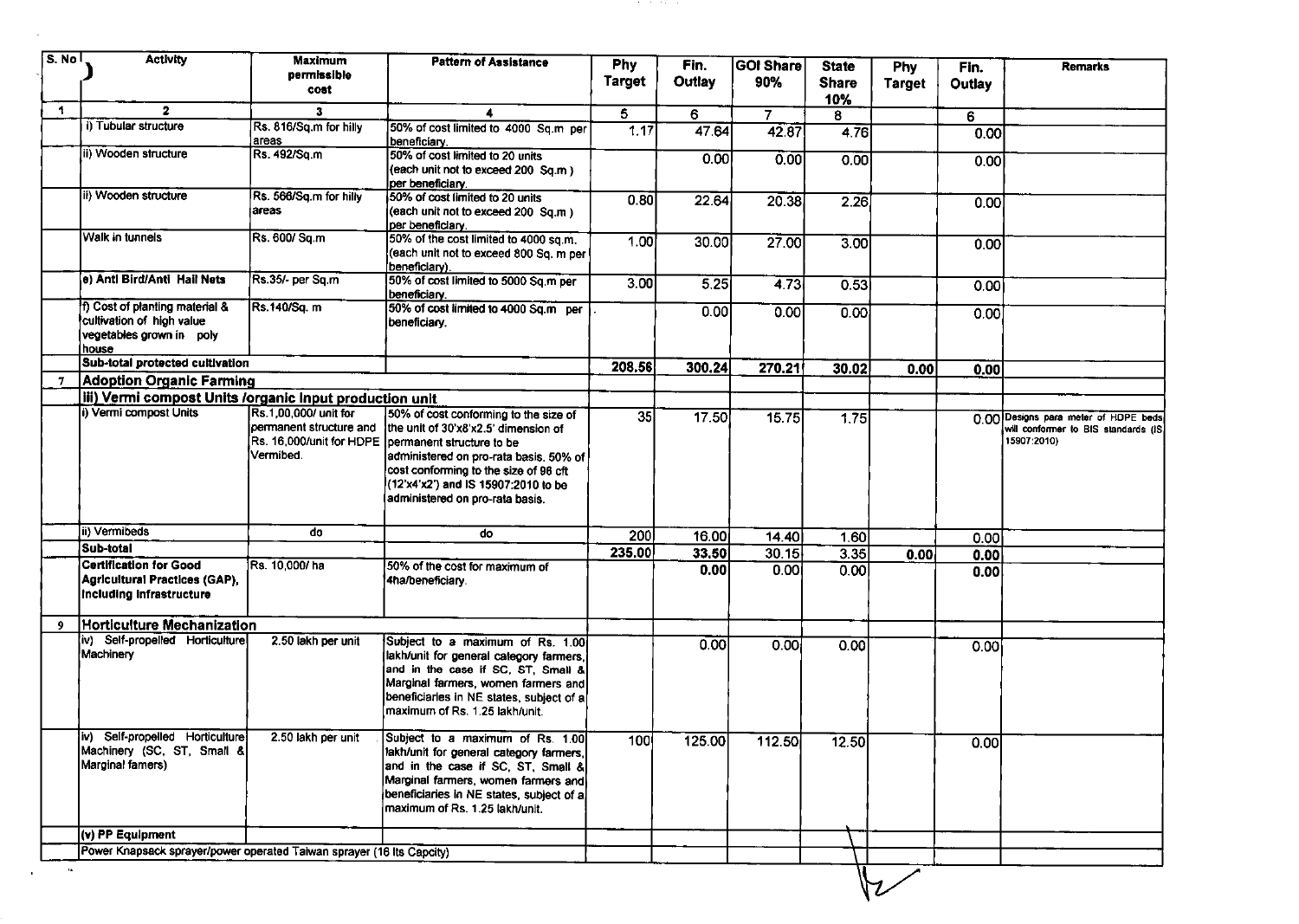| S. No       | <b>Activity</b>                                                                                                         | Maximum<br>permissible<br>cost                 | <b>Pattern of Assistance</b>                                                                                                                                                                                                         | Phy<br><b>Target</b> | Fin.<br>Outlay | <b>GOI Share</b><br>90% | <b>State</b><br><b>Share</b><br>10% | <b>Phy</b><br><b>Target</b> | Fin.<br>Outlay | <b>Remarks</b>                                                                                     |
|-------------|-------------------------------------------------------------------------------------------------------------------------|------------------------------------------------|--------------------------------------------------------------------------------------------------------------------------------------------------------------------------------------------------------------------------------------|----------------------|----------------|-------------------------|-------------------------------------|-----------------------------|----------------|----------------------------------------------------------------------------------------------------|
| $\mathbf 1$ | $\overline{2}$                                                                                                          | 3                                              | 4                                                                                                                                                                                                                                    | $\overline{5}$       | 6              | 7.                      | 8                                   |                             | 6              |                                                                                                    |
|             | a) General                                                                                                              | 0.20 lakh per unit                             | Subject to a maximum of Rs.0.08<br>lakh/unit for general category farmers,<br>and in the case if SC, ST, Small &<br>Marginal farmers, women farmers and<br>beneficiaries in NE states, subject of a<br>maximum of Rs. 0.10 lakh/unit |                      | 0.00           | 0.00                    | 0.00                                |                             | 0.00           |                                                                                                    |
|             | b) SC/ST etc                                                                                                            | 0.20 lakh per unit                             | Subject to a maximum of Rs.0.08<br>lakh/unit for general category farmers,<br>and in the case if SC, ST, Small &<br>Marginal farmers, women farmers and<br>beneficiaries in NE states, subject of a<br>maximum of Rs. 0.10 lakh/unit | 400                  | 40.00          | 36.00                   | 4.00I                               |                             | 0.00           |                                                                                                    |
|             | Sub-total                                                                                                               |                                                |                                                                                                                                                                                                                                      | 500                  | 165.00         | 148.50                  | 16.50                               | ٥ı                          | 0.00           |                                                                                                    |
|             | <b>Technology Dissemination</b><br>through demonstration/ Front<br>Line Demonstration (FLD)                             | Rs. 25.00 lakh                                 | 75 % of cost in farmers' field and<br>100% of cost in farms belonging to<br>Public Sector, SAUs etc. No change                                                                                                                       |                      | 0.00           | $\overline{0.00}$       | 0.00                                |                             |                | 0.00 Project to be submitted                                                                       |
| 10          | Human Resource Development (HRD)                                                                                        |                                                |                                                                                                                                                                                                                                      |                      |                |                         |                                     |                             |                |                                                                                                    |
|             | <b>HRD</b> for Supervisors &<br><b>Entrepreneurs</b>                                                                    | Rs. 20.00 lakh / unit                          | 100% of the cost in first year. In<br>subsequent years, cost of<br>infrastructure not to be claimed.                                                                                                                                 |                      | 0.00           | 0.001                   | 0.00                                |                             | 0.00           |                                                                                                    |
|             | <b>HRD</b> for Gardeners                                                                                                | Rs. 15.00 lakh / unit                          | 100% of the cost.                                                                                                                                                                                                                    |                      | 0.00           | 0.00                    | 0.00                                |                             | 0.00           |                                                                                                    |
|             |                                                                                                                         | <b>Training of farmers</b>                     |                                                                                                                                                                                                                                      |                      |                | 0.00                    | 0.001                               |                             |                |                                                                                                    |
|             | <b>Within the State</b>                                                                                                 | Rs. 1000/day per farmer<br>including transport | 100% of the cost.                                                                                                                                                                                                                    | 2000                 | 20.00          | 18.00                   | 2.00l                               |                             | 0.001          |                                                                                                    |
|             | Outside the state                                                                                                       | Project based as per<br>actual.                | 100% of the cost.                                                                                                                                                                                                                    |                      | 0.001          | 0.00                    | 0.001                               |                             |                |                                                                                                    |
|             |                                                                                                                         | (e) Exposure visit of farmers                  |                                                                                                                                                                                                                                      |                      |                | 0.00                    | 0.001                               |                             |                |                                                                                                    |
|             | <b>Outside the State</b>                                                                                                | Project based as per<br>actual.                | 100% of the cost.                                                                                                                                                                                                                    |                      | 20.00          | 18.00                   | 2.00                                |                             |                | 0.00 Project to be submitted                                                                       |
|             | Outside India                                                                                                           |                                                | Rs. 4.00 lakh / participant   Project Based. 100% of air/rail travel<br>cost.                                                                                                                                                        |                      | 000            | 0.001                   | 0.001                               | 0                           | 0.00           |                                                                                                    |
|             | Sub-total                                                                                                               |                                                |                                                                                                                                                                                                                                      | 2000                 | 40.00          | 36.00                   | 4.00                                |                             |                |                                                                                                    |
| 11          |                                                                                                                         | INTEGRATED POST HARVEST MANAGEMENT             |                                                                                                                                                                                                                                      |                      | 760.00         | 684.00                  | 76.00                               | 385                         |                | 770.00 Minutes of SLEC meeting to be                                                               |
|             | Pack house / On farm<br>collection & storage unit                                                                       | Rs. 4.00 lakh/unit with<br>size of 9Mx6M       | 50% of the capital cost.                                                                                                                                                                                                             | 380                  |                |                         |                                     |                             |                | submitted along with details of<br>beneficiareis, locaiton, etc to<br>facilitate_release of funds. |
|             | Integrated pack house with<br>facilities for convever belt.<br>sorting, grading units, washing,<br>drying and weighing. | Rs. 50.00 lakh per unit<br>with size of 9Mx18M | Credit linked back-ended subsidy @<br>35% of the cost of project in general<br>areas and 50% of cost in case Hilly &<br>Scheduled areas, per beneficiary.                                                                            |                      |                | 0.00                    | 0.00                                |                             |                |                                                                                                    |
|             | a) General Area                                                                                                         | Rs. 50.00 lakh per unit<br>with size of 9Mx18M | Credit linked back-ended subsidy @<br>35% of the cost of project in general<br>areas and 50% of cost in case Hilly &<br>Scheduled areas, per beneficiary.                                                                            |                      | 0.001          | 0.001                   | 0.00                                |                             | 0.00           |                                                                                                    |

V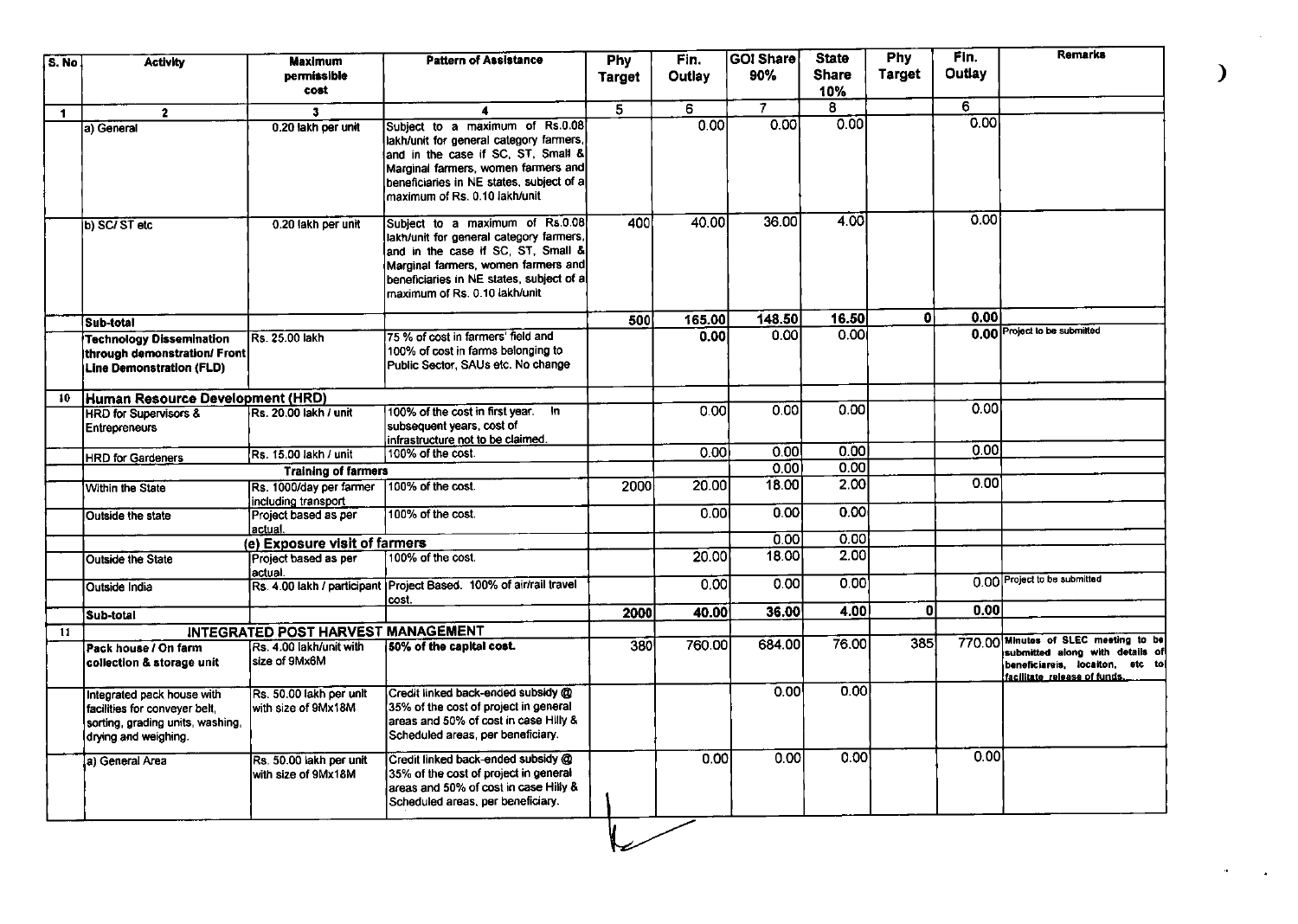| S. No | <b>Activity</b>                           | <b>Maximum</b><br>permissible<br>cost                                                                          | <b>Pattern of Assistance</b>                                                                                                                                                         | $P$ hy<br><b>Target</b> | Fin.<br>Outlay | ∣GOI Share∣<br>90% | <b>State</b><br><b>Share</b><br>10% | Phy<br><b>Target</b> | Fin.<br>Outlay | Remarks                       |
|-------|-------------------------------------------|----------------------------------------------------------------------------------------------------------------|--------------------------------------------------------------------------------------------------------------------------------------------------------------------------------------|-------------------------|----------------|--------------------|-------------------------------------|----------------------|----------------|-------------------------------|
| -1    | $\mathbf{2}$                              | 3                                                                                                              | 4                                                                                                                                                                                    | 5                       | 6              | 7                  | 8.                                  |                      | 6              |                               |
|       | b) Hilly Area                             | Rs. 50.00 lakh per unit<br>with size of 9Mx18M                                                                 | Credit linked back-ended subsidy @<br>35% of the cost of project in general<br>areas and 50% of cost in case Hilly &<br>Scheduled areas, per beneficiary.                            |                         | 0.00           | 0.00               | 0.00                                |                      | 25.00          |                               |
|       | Pre-cooling unit                          | Rs. 25.00 lakh / unit with<br>capacity of                                                                      | Credit linked back-ended subsidy @<br>6MT. 35% of the cost of project in general<br>areas and 50% of cost in case Hilly &<br>Scheduled areas, per beneficiary.                       |                         | 0.00           | 0.00               | 0.00                                |                      | 0.00           |                               |
|       | Pre-cooling unit (Hilly areas)            | Rs. 25.00 lakh / unit with<br>capacity of                                                                      | Credit linked back-ended subsidy @<br>6MT. 35% of the cost of project in general<br>areas and 50% of cost in case Hilly &<br>Scheduled areas, per beneficiary.                       |                         | 0.00           | 0.00               | 0.00                                |                      | 12.50          |                               |
|       | Cold room (staging)                       | Rs. 15.00 lakh/ unit of 30<br>MT capacity                                                                      | Credit linked back-ended subsidy @<br>35% of the cost of project in general<br>areas and 50% of cost in case Hilly &<br>Scheduled areas, per beneficiary.                            |                         | 0.00           | 0.00               | 0.00                                |                      | 0.00           |                               |
|       | Cold room (staging) (Hilly<br>areas)      | MT capacity                                                                                                    | Rs. 15.00 lakh/ unit of 30 Credit linked back-ended subsidy @<br>35% of the cost of project in general<br>areas and 50% of cost in case Hilly &<br>Scheduled areas, per beneficiary. |                         | 0.00           | 0.00               | 0.00                                | 2                    | 15.00          |                               |
|       | Mobile pre-cooling unit                   | IRs. 25.00 lakh                                                                                                | Credit linked back-ended subsidy @<br>35% of the cost of project in general<br>areas and 50% of cost in case Hilly &<br>Scheduled areas, per beneficiary,                            |                         | 0.00           | 0.00               | 0.00                                |                      | 0.00           |                               |
|       | Mobile pre- cooling unit (Hilly<br>areas) | Rs. 25.00 lakh                                                                                                 | Credit linked back-ended subsidy @<br>35% of the cost of project in general<br>areas and 50% of cost in case Hilly &<br>Scheduled areas, per beneficiary.                            |                         | 0.00           | 0.00               | 0.00                                |                      | 12.50          |                               |
|       | Refer vans/ containers (general areas)    |                                                                                                                |                                                                                                                                                                                      |                         |                |                    |                                     |                      |                | Project to be submitted       |
|       | la) General Area                          | Rs. 26.00 lakh for 9 MT<br>(NHM & HMNEH), and<br>prorata basis for lesser<br>capacity, but not below 4<br>IMT. | Credit linked back-ended subsidy @<br>35% of the cost of project in general<br>areas and 50% of cost in case of Hilly<br>& Scheduled areas, per beneficiary.                         |                         | 0.00           | 0.00               | 0.00                                |                      |                | 0.00 Project to be submitted  |
|       | b) Hilly Area                             | Rs. 26.00 lakh for 9 MT<br>(NHM & HMNEH), and<br>prorata basis for lesser<br>capacity, but not below 4<br>IMT. | Credit linked back-ended subsidy @<br>35% of the cost of project in general<br>areas and 50% of cost in case of Hilly<br>& Scheduled areas, per beneficiary.                         |                         | 0.00           | 0.00               | 0.00                                | 3                    |                | 39.00 Project to be submitted |
|       | Primary/ Mobile / Minimal processing unit |                                                                                                                |                                                                                                                                                                                      |                         |                |                    |                                     |                      |                | Project to be submitted       |
|       | a) General Area                           | Rs. 25.00 lakh/unit.                                                                                           | Credit linked back-ended subsidy @<br>40% of the capital cost of project in<br>general areas and 55% in case of Hilly<br>& Scheduled areas, per beneficiary.                         |                         | 0.00           | 0.00               | 0.00                                |                      | 0.00           |                               |

 $\,$  .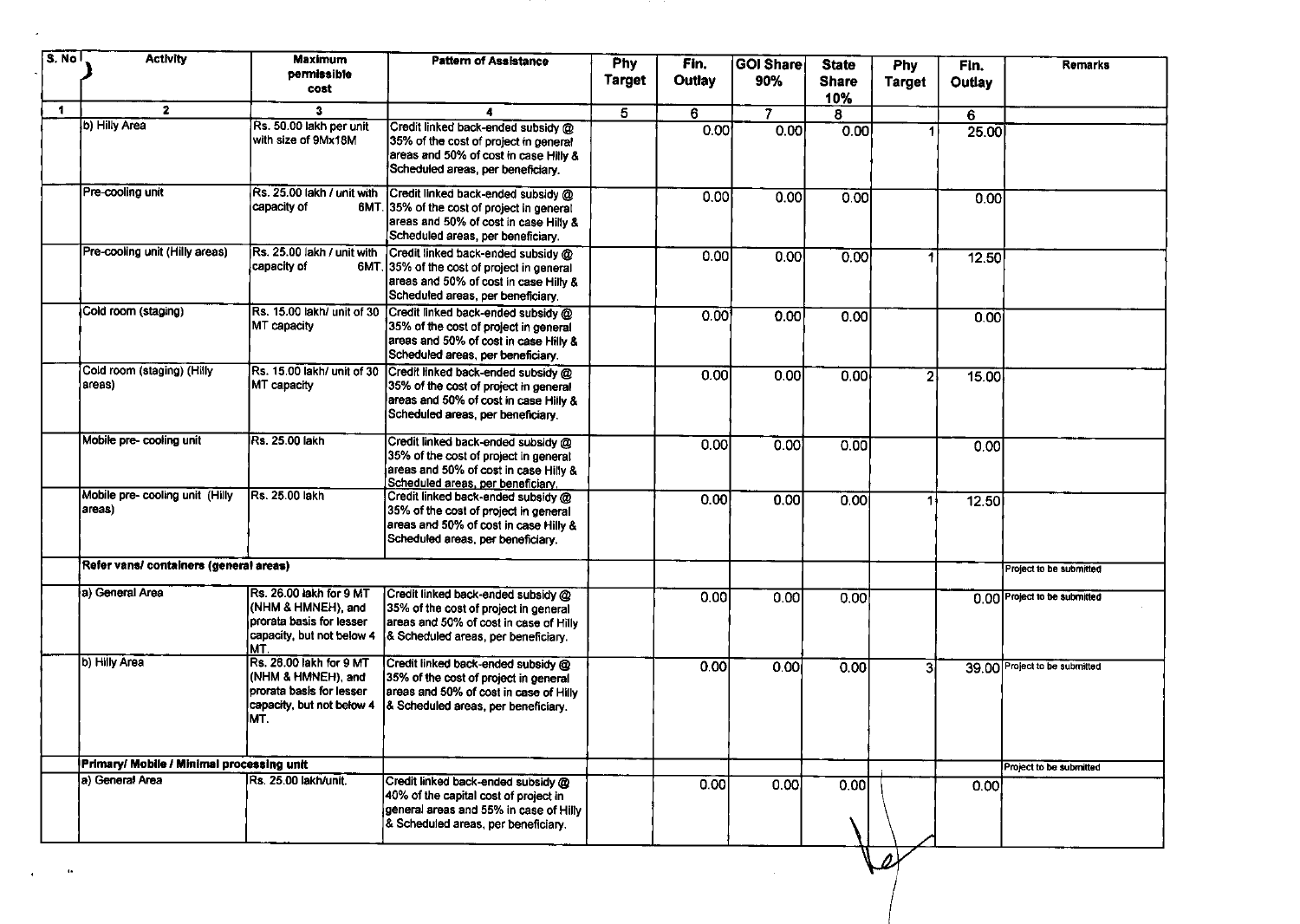| S. No        | <b>Activity</b>                                                  | <b>Maximum</b><br>permissible<br>cost                                      | <b>Pattern of Assistance</b>                                                                                                                                  | <b>Phy</b><br><b>Target</b> | Fin.<br><b>Outlay</b> | GOI Share<br>90% | <b>State</b><br><b>Share</b><br>10% | <b>Phy</b><br><b>Target</b> | Fin.<br><b>Outlay</b> | Remarks                                                                                                                                        |
|--------------|------------------------------------------------------------------|----------------------------------------------------------------------------|---------------------------------------------------------------------------------------------------------------------------------------------------------------|-----------------------------|-----------------------|------------------|-------------------------------------|-----------------------------|-----------------------|------------------------------------------------------------------------------------------------------------------------------------------------|
| $\mathbf{1}$ | $\mathbf{2}$                                                     | 3                                                                          | 4                                                                                                                                                             | 5                           | 6                     | 7                | 8                                   |                             | 6                     |                                                                                                                                                |
|              | b) Hilly Area                                                    | Rs. 25.00 fakh/unit.                                                       | Credit linked back-ended subsidy @<br>40% of the capital cost of project in<br>general areas and 55% in case of Hilly<br>& Scheduled areas, per beneficiary.  |                             | 0.00                  | 0.00             | 0.00                                |                             |                       | 13.75 Project to be submitted                                                                                                                  |
|              | Preservation unit (low cost)                                     | Rs.2.00 lakh/unit for new<br>unit and Rs.1.00lakh/unit<br>for up-gradation | 150% of the total cost.                                                                                                                                       |                             |                       |                  |                                     |                             |                       |                                                                                                                                                |
|              | Sub-total                                                        |                                                                            |                                                                                                                                                               | 380.00                      | 760.00                | 684.00           | 76.00                               | 394.00                      | 887.75                |                                                                                                                                                |
| 12           |                                                                  |                                                                            | ESTABLISHMENT OF MARKETING INFRASTRUCTURE FOR HORTICULTURAL PRODUCE                                                                                           |                             |                       |                  |                                     |                             |                       | Project to be submitted                                                                                                                        |
|              | Rural Markets/ Apni mandies/Direct markets                       |                                                                            |                                                                                                                                                               |                             |                       |                  |                                     |                             |                       | 0.00 Project to be submitted                                                                                                                   |
|              | a) General Area                                                  | Rs. 25.00 lakn                                                             | Credit linked back-ended subsidy @<br>40% of the capital cost of project in<br>general areas and 55% in case of Hilly<br>& Scheduled areas, per beneficiary.  |                             | 0.00                  | 0.00             | 0.00                                |                             |                       |                                                                                                                                                |
|              | b) Hilly Area                                                    | Rs. 25.00 lakh                                                             | Credit linked back-ended subsidy @<br>40% of the capital cost of project in<br>general areas and 55% in case of Hilly<br>& Scheduled areas, per beneficiary.  |                             | 0.00                  | 0.00             | 0.00                                | 11                          |                       | 151.25 Project to be submitted                                                                                                                 |
|              | Retail Markets/ outlets (environmentally controlled)             |                                                                            |                                                                                                                                                               |                             |                       |                  |                                     |                             |                       |                                                                                                                                                |
|              | a) General Area                                                  | lRs. 15.00 lakh /unit                                                      | Credit linked back-ended subsidy @<br>35% of the capital cost of project in<br>general areas and 50% in case of Hilly<br>& Scheduled areas, per beneficiary.  |                             | 0.00                  | 0.00             | 0.00                                |                             |                       | 0.00 Minutes of SLEC meeting to be<br>details of<br>submitted along with<br>etc<br>beneficiareis, locaiton,<br>facilitate release of funds.    |
|              | b) Hilly Area                                                    | Rs. 15.00 lakh /unit                                                       | Credit linked back-ended subsidy @<br>35% of the capital cost of project in<br>general areas and 50% in case of Hilly<br>& Scheduled areas, per beneficiary.  |                             | 0.00                  | 0.00             | 0.00                                | 11                          |                       | 82.50 Minutes of SLEC meeting to be<br>submitted along with<br>details of<br>etc to<br>beneficiareis locaiton,<br>facilitate release of funds. |
|              | Sub-total                                                        |                                                                            |                                                                                                                                                               | 0.00                        | 0.00                  | 0.00             | 0.00                                | 22.00                       | 233.75                |                                                                                                                                                |
|              | <b>Functional Infrastructure for:</b>                            |                                                                            |                                                                                                                                                               |                             |                       |                  |                                     |                             |                       |                                                                                                                                                |
|              | Collection, sorting/ grading, packing units etc.                 |                                                                            |                                                                                                                                                               |                             |                       |                  |                                     |                             |                       |                                                                                                                                                |
|              | a) General Area                                                  | <b>Rs.15.00 lakh</b>                                                       | Credit linked back-ended subsidy @<br>40% of the capital cost of project in<br>general areas and 55 % in case of Hilly<br>& Scheduled areas, per beneficiary. |                             | 0.00                  | 0.00             | 0.00                                |                             | 0.00                  |                                                                                                                                                |
|              | b) Hilly Area                                                    | Rs.15.00 lakh                                                              | Credit linked back-ended subsidy @<br>40% of the capital cost of project in<br>general areas and 55 % in case of Hilly<br>& Scheduled areas, per beneficiary. |                             | 0.00                  | 0.00             | 0.00                                | 13.00                       | 107.25                |                                                                                                                                                |
|              | Sub-total                                                        |                                                                            |                                                                                                                                                               | [0.00]                      | [0.00]                | 0.00             | 0.00                                | 13.00                       | 107.25                |                                                                                                                                                |
|              | <b>Total MKT</b>                                                 |                                                                            |                                                                                                                                                               | 0.00                        | 0.00                  | 0.00             | 0.00                                | 35.00                       | 341.00                |                                                                                                                                                |
|              | <b>SPECIAL INTERVENTIONS</b>                                     |                                                                            |                                                                                                                                                               |                             |                       |                  |                                     |                             |                       |                                                                                                                                                |
|              | Innovative interventions not<br>covered under any GOI<br>schemes | 10% of outlay                                                              | 50% of cost, based on project<br>proposal.                                                                                                                    |                             |                       | 0.00             | 0.00                                |                             |                       |                                                                                                                                                |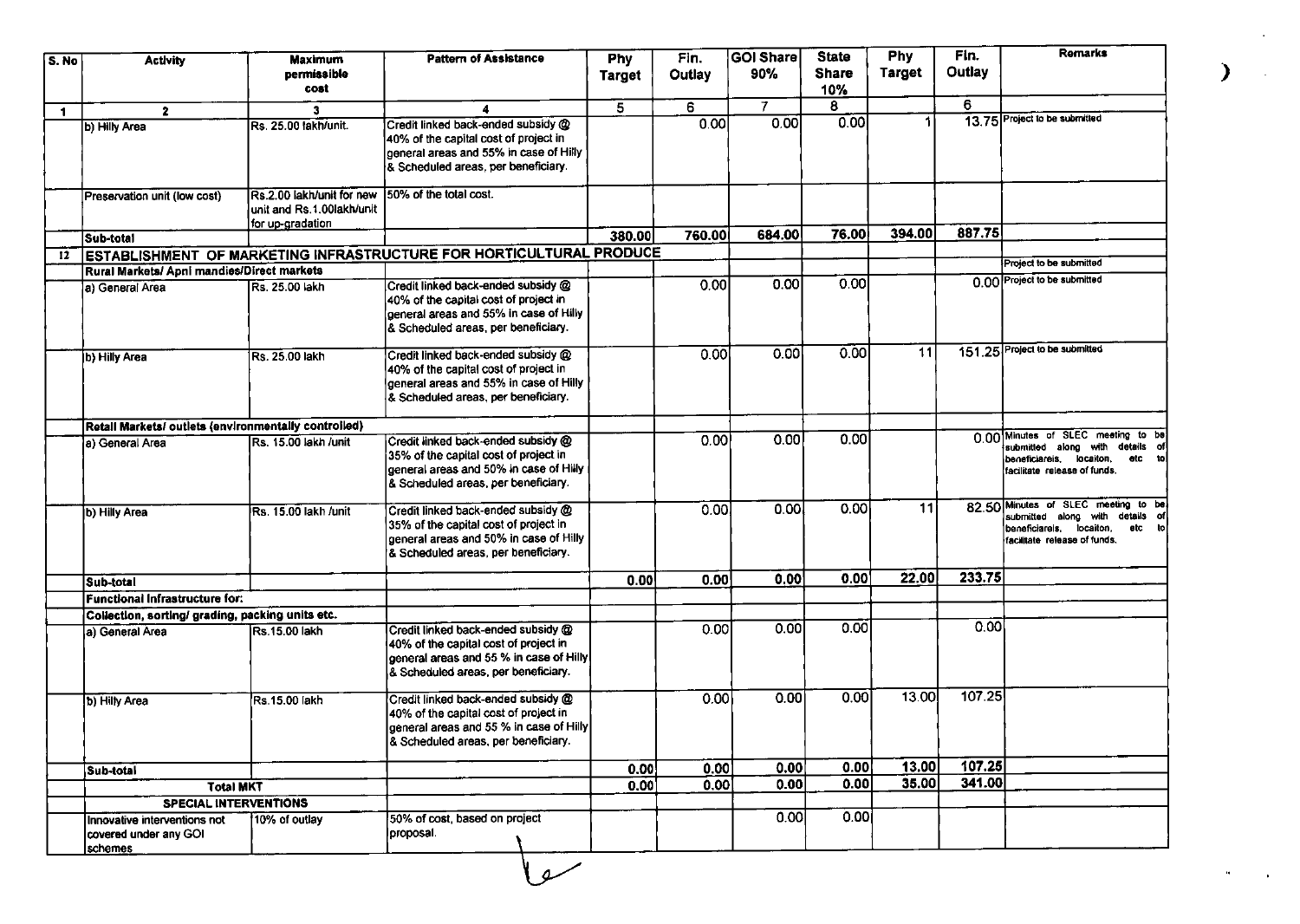| l S. No <sup>j</sup> | <b>Activity</b>                                                     | Maximum<br>permissible<br>cost | <b>Pattern of Assistance</b>               | Phy<br><b>Target</b> | Fin.<br>Outlay | <b>GOI Share</b><br>90% | <b>State</b><br><b>Share</b><br>10% | <b>Phy</b><br>Target | Fin.<br>Outlay | <b>Remarks</b> |
|----------------------|---------------------------------------------------------------------|--------------------------------|--------------------------------------------|----------------------|----------------|-------------------------|-------------------------------------|----------------------|----------------|----------------|
|                      |                                                                     |                                |                                            |                      |                |                         |                                     |                      |                |                |
|                      | Value Chain Analysis                                                | 10% of outlay                  | 50% of cost, based on project<br>proposal. |                      |                | 0.001                   | 0.001                               |                      |                |                |
|                      | Tackling of emergent<br>//unforeseen requirements of<br><b>SHMs</b> | <b>Rs.20.00 lakh</b>           | 50% of cost, based on project<br>proposal. |                      | 0.001          | 0.001                   | 0.001                               |                      | 0.001          |                |
|                      | Sub-total                                                           |                                |                                            | 0.00                 | 0.00           | 0.00                    | 0.00                                | 0.00                 | 0.00           |                |

 $\mathcal{A}$ 

 $\sqrt{2}$